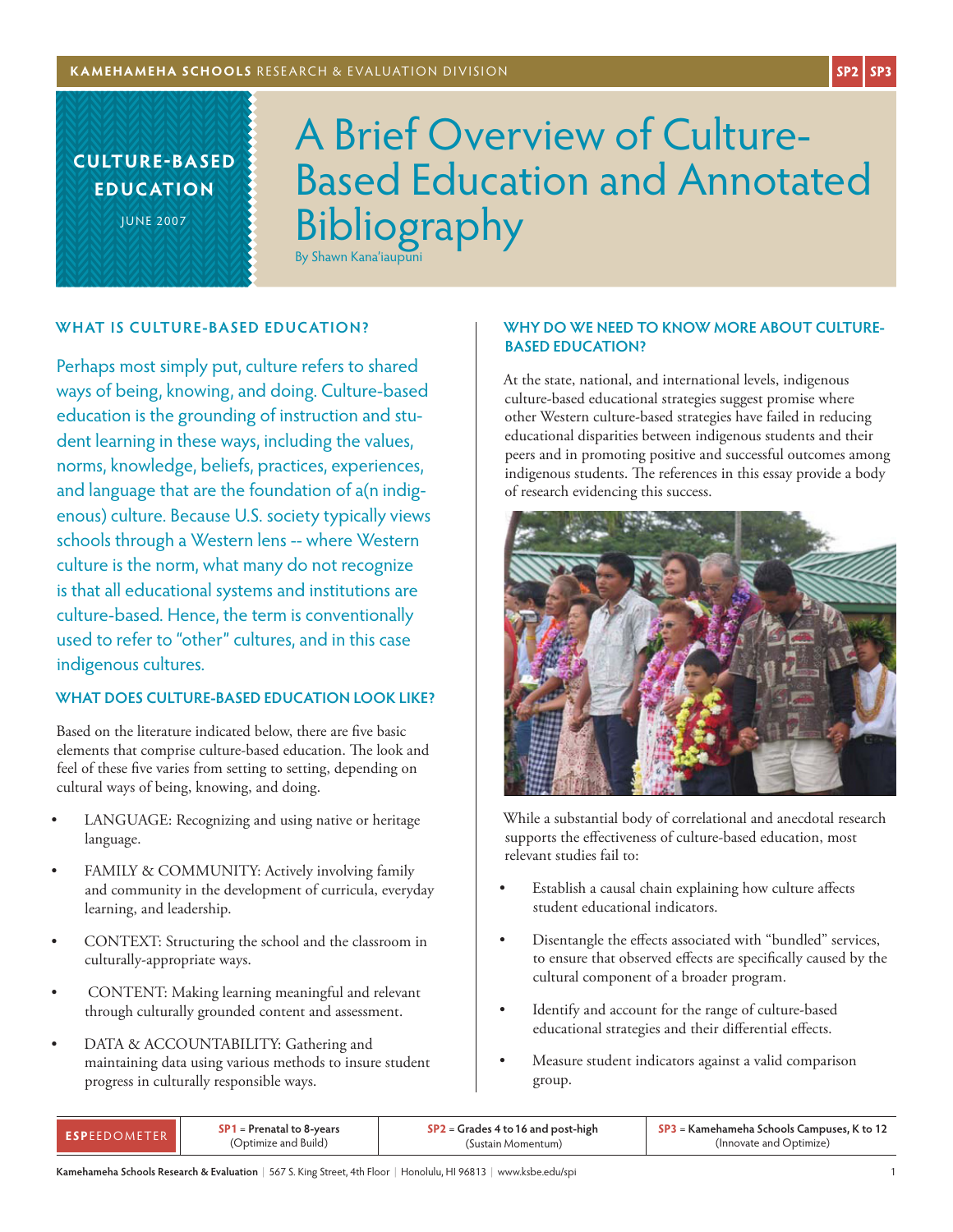#### **WHAT DO WE NEED TO UNDERSTAND BETTER?**

Educators, academics, and policymakers have called for more research that addresses gaps in our understanding about culturebased education. There is great need to explore the effects of cultural approaches in a statistically rigorous way. Some specific research questions include:

- 1. What can we learn from traditional culture-based educational strategies in developing and applying innovative schooling environments and models designed for the future?
- 2. What is the relationship between culture-based educational strategies and the academic achievement and behavioral outcomes of indigenous students?
- 3. What factors mediate the relationship between culturebased education and student achievement/behavior (e.g., community connections, student engagement, cultural identity, self-worth)?
- 4. Under what conditions is culturally-grounded education most conducive to success for indigenous students (e.g., components including language, protocol, arts, values, traditional knowledge; systems including bilingual education, immersion education, school-within-school models, indigenous-only schools, mixed schools, etc)?
- 5. What is the impact of culture-based education on the survival and vitality of indigenous cultures throughout the world? On human diversity? On environmental sustainability?



## **SELECT RESOURCES AND REFERENCES**

Adams, B., Adam, S., & Opbroek, M. (2005). Reversing the academic trend for rural students: The case of Michell Opbroek. Journal of American Indian Research, 44(3): 55-79.

This case describes how a teacher incorporated Yup'ik cultural knowledge, using Star Navigation: Explorations into Angles and Measurement, a module from Math in a Cultural Context, to make learning relevant to a non-Yup'ik group of fifth and sixth grade students in rural Alaska. The richly descriptive case provides an example of a learning environment that reverses national trends for rural students in general and shows potential for Alaska Native students in particular.

Danyluk, R. C. & Da Costa, J. L. (1999, April). Identifying and addressing challenges encountered by educators of Aboriginal children in an urban setting. Paper presented at the Annual Meeting of the American Educational Research Association, Montreal, Quebec, Canada.

The authors argue that, compared with the student population as a whole, indigenous children have different learning styles, with preferences for: visual and perceptual rather than verbal; "watch and do" instead of "trial and error"; experiential learning based in natural settings; and collaborative learning.

Demmert, W. G. (2005). The influences of culture on learning and assessment among Native American students. Learning Disabilities Research & Practice, 20(1):16–23.

Demmert argues that current assessments of indigenous students may be biased when they fail to account for the influence of culture on one's experiences and understanding of the world, for the various forms of intelligence we all possess, and for the context in which learning takes place.

Demmert, W. G., Jr., & Towner, J. C. (2003). A review of the research literature on the influences of culturally based education on the academic performance of Native American students. Portland, OR: Northwest Regional Education Laboratory.

The authors find that, although the justification for culturally based education is sound and well-supported by existing literature, few studies have shown in a statistically reliable way that cultural programming increases the achievement of indigenous students.

Kaiwi, M.K. & Kahumoku, W. (2006). Makawalu: Standards, Curriculum, and Assessment for Literature through an Indigenous Perspective. Hūlili: Multidisciplinary Research on Hawaiian Wellbeing, Vol 3: 182 - 206.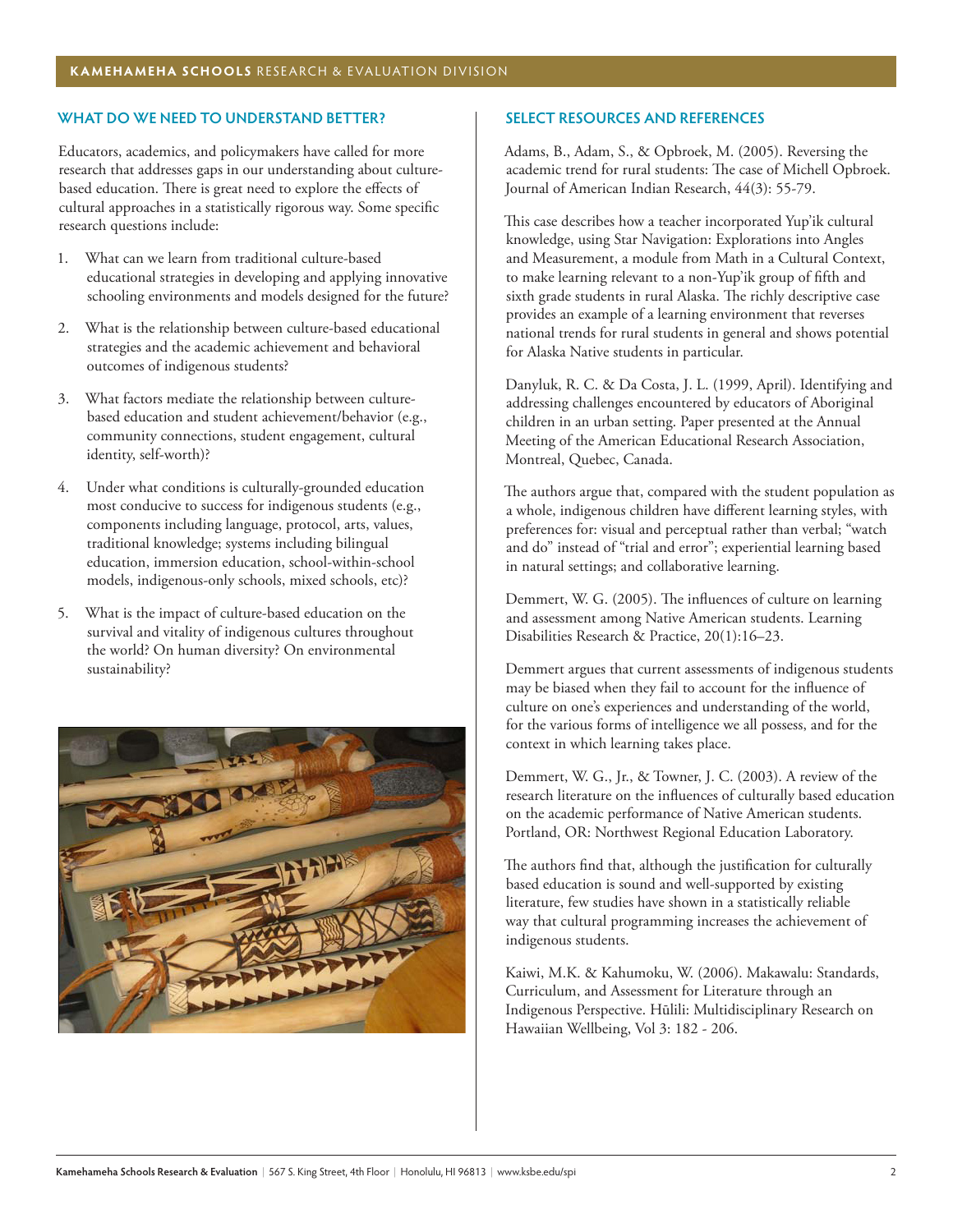## **KAMEHAMEHA SCHOOLS** RESEARCH & EVALUATION DIVISION



The researchers find that the introduction of a Native Hawaiian paradigm to analyze literature empowers the students by acknowledging and validating their perspective. Students showed a strengthened connection to ancestors, greater appreciation for parents and grandparents, and an increased desire to learn.

Kawakami, A.J. & Kanani K.A. (2001). Ke a'o Hawai'i (Critical elements of Hawaiian learning): Perceptions of successful Hawaiian educators. Pacific Educational Research Journal 11(1): 53–66.

The researchers find that educators of Hawaiian students identify authentic environment and experience-based learning as critical elements in educational programs for Hawaiian students.

Lipka, J. (2002). School for self-determination: Research on the effects of including native language and culture in the schools. ERIC Digest. Washington, DC: Office of Educational Research and Improvement.

The author notes that assimilationist policies of the past have resulted in a loss of native culture and language, as well as indigenous children with "marginalized identities" who are alienated from school.

Lipka, J., Sharp, N., & Brenner, B. The relevance of culturally based curriculum and instruction: The case of Nancy Sharp. Journal of American Indian Research 44(3): 31-54.

This case study of a Yup'ik teacher shows how symmetry, congruence, and patterns in math can be taught using Yup'ik traditions, knowledge and ways of relating. On outcome measures, students performed well in comparison to other treatment classes that used this model and to the control classes. The case shows how curriculum based on aspects of indigenous culture, combined with effective pedagogical practices derived from the community and accommodated to the culture of

schooling, such as expert-apprentice modeling, results in appreciable student learning.

McAlpine, L. & Crago, M. (1995). The induction year experience in a cross-cultural setting. Teaching & Teacher Education, 11(4): 403-15.

The authors argue that conflict between classroom culture and home culture may make it difficult for children to participate in class or force children to deny their family and heritage in order to succeed in a culturally alien school.

McDougall, B. N. (2006). Mālama nā leo a ku'ua nā 'ōlelo: Hānai-ing a Native Hawaiian creative writing curriculum. Hūlili: Multidisciplinary Research on Hawaiian Wellbeing, 3: 207-233.

Colonization and ethnocentricism have monopolized American creative writing curricula across the nation, negatively impacting Native Hawaiian students. The author proposes a model based on cultural values and cultural memory that empowers and sustains.

National Institute of Child Health and Human Development. (2005). Improving academic performance among American Indian, Alaska Native, and Native Hawaiian students: Assessment and identification of learning and learning disabilities. Washington, DC: National Institute of Child Health and Human Development.

This report summarizes a national colloquium held in 2005 on the educational status and needs of indigenous students. Presentations covered current challenges facing indigenous children, problems within the current system, the causes that underlie these issues, and promising practices in indigenous education and research.

Northwest Regional Educational Laboratory. (2005). A preliminary study for experimental research on culturally based education for American Indian/Alaska Native students. Portland, OR: Northwest Regional Educational Laboratory.

This report discusses a study conducted to determine the feasibility of experimental research on culture-based education. The researchers developed a framework to guide the design and implementation of such a study.

Rickard, A. (2005). Constant perimeter, varying area: A case study of teaching and learning mathematics to design a fish rack. Journal of American Indian Research, 44(3): 80-100.

This case study examines a sixth-grade teacher and her students in an urban school district in Alaska, engaging in a module from the Math in a Cultural Context (MCC) series. Comparison of students' scores on pre- and post-tests show that the class as a whole outperformed the control group. Moreover, Alaska Native students outperformed the control group and their Alaska Native peers within the control group by a wide margin.